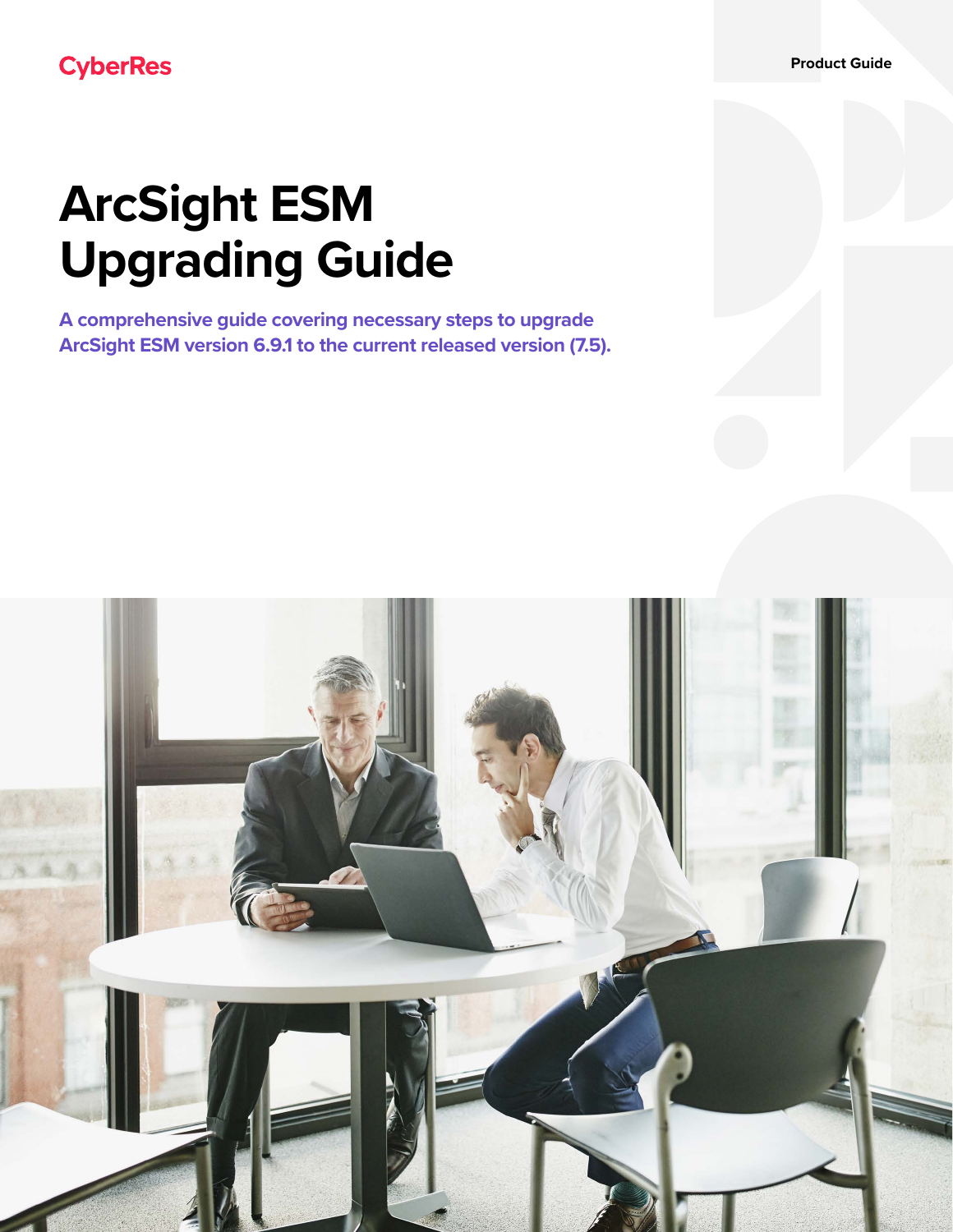# **Upgrading ArcSight ESM**

This document provides comprehensive instruction to complete an upgrade starting at ESM 6.9.1 up to ESM 7.5. Each section provides the minimal number of steps necessary to ensure a successful upgrade. Failure to complete each step may result in a failed upgrade or extended times to troubleshoot and complete upgrades.

#### **Overview**

This document is designed to facilitate upgrades from ArcSight Enterprise Security Manager (ESM) 6.9.1 to the current released version (7.5), including the necessary operating system upgrades. After you have upgraded to the current version, Micro Focus recommends following the procedures in the Upgrade Guide for ESM to perform future upgrades.

Note: Micro Focus has provided estimated times to complete the individual steps throughout the upgrade. These times were performed in a lab environment with typical event and content data. The provided times are highly dependent on environmental variables such as system performance, amounts of data present within ArcSight, and other factors. Actual times in a specific customer production environment will vary.

Total end-to-end time to upgrade from 6.9.1 to 7.5 in the Micro Focus lab environment: 5 hours

#### **Before Performing Each Version Upgrade**

The following steps are required before performing each version upgrade.

1. Back up the /opt/arcsight directory.

If you do not want to back up events and archives, you can exclude the following directories from the backup:

- /opt/arcsight/logger/data/archives
- /opt/arcsight/logger/data/indexes
- /opt/arcsight/logger/data/logger

Note: After you restore the backup, ensure that the /opt/arcsight/ logger/data/logger/ directory exists before you start the services.

2. Stop the Manager and run the resvalidate command.

3. Export system tables.

Because the export generates a large file, Micro Focus recommends running the following command and backing up the resulting .gz file:

gzip /opt/arcsight/manager/tmp/arcsight\_dump\_ system\_tables.sql

 4. If needed, export trends. As user arcsight, run the following commands:

DBTODUMP=arcsight

```
SQL="SET group_concat_max_len = 10240;"
SQL="${SQL} SELECT GROUP CONCAT(table name
separator ' ')"
SQL="${SQL} FROM information schema.tables WHERE
table_schema='${DBTODUMP}'"
SQL = "S\{SQL\} AND (table name like 'arc trend%');"
TBLIST=`/opt/arcsight/logger/current/arcsight/
bin/mysql -u arcsight –p <mysql_password> -AN 
-e''\\{SQL\}"
/opt/arcsight/logger/current/arcsight/bin/
mysqldump -u arcsight -p ${DBTODUMP} ${TBLIST} > 
/tmp/arcsight_trends.sql
```
When the export is complete, copy the . sql file to the same backup location as the other files you backed up.

5. Back up configuration data by executing the following command:

/opt/arcsight/logger/current/arcsight/logger/ bin/arcsight configbackup

This creates the file:

/opt/arcsight/logger/current/arcsight/logger/ tmp/configs/configs.tar.gz.

Copy this file to the same location as the other files you backed up.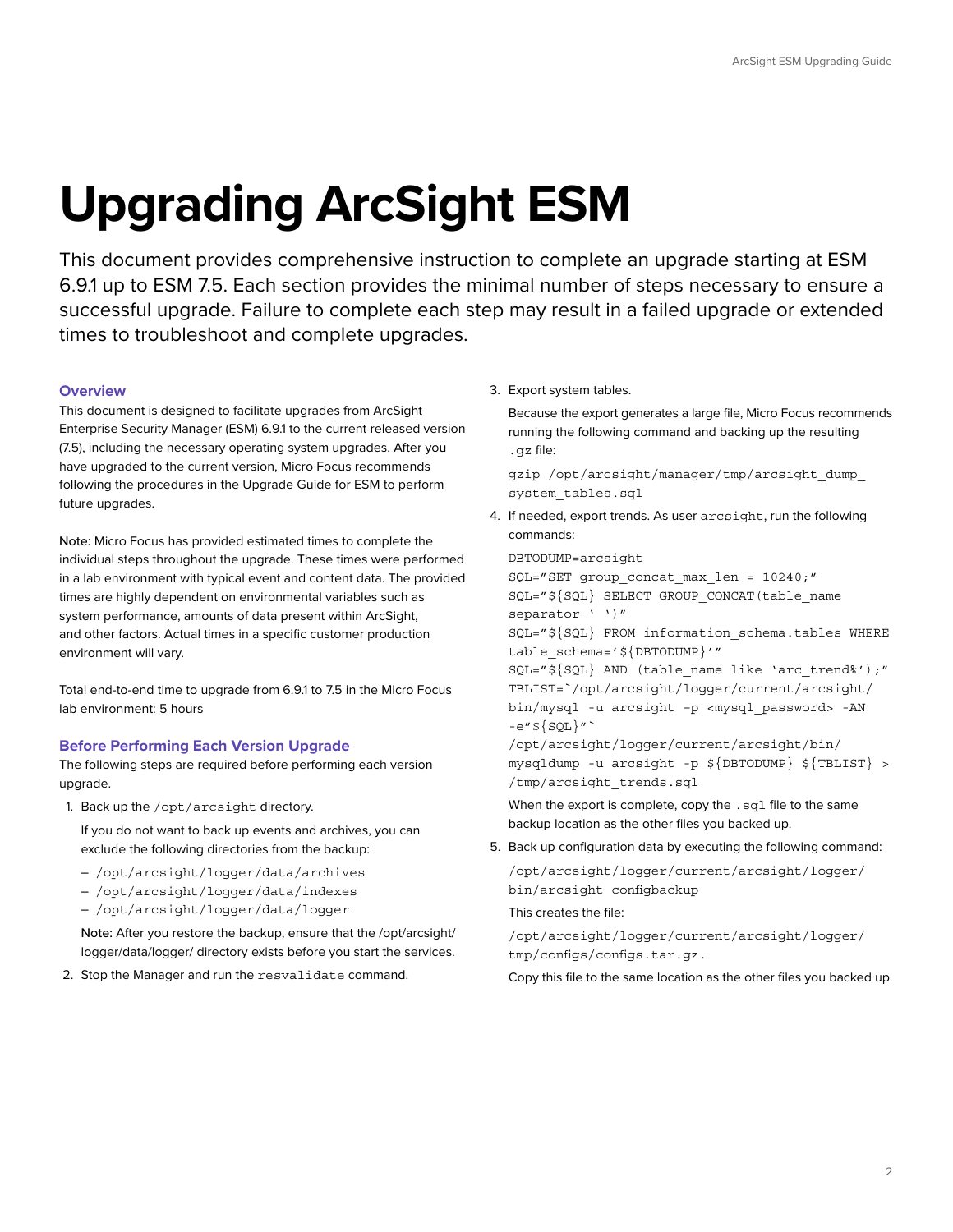#### **Upgrading from ESM 6.9.1 and RHEL/CentOS 7.1 to ESM 6.9.1 Patch 3**

Approximate time to upgrade to ESM 6.9.1 Patch 3: 12 minutes

1. As user arcsight, stop the Manager

/etc/init.d/arcsight\_services stop manager

 2. As user arcsight, run the resvalidate command and fix any issues that it reports. To reduce the amount of time it takes to run resvalidate, increase the java heap size as well as the cache size for zones (there are 39909 zones). The cache size should be appropriate for the number of filters/zones. For example, if you have 200,000 zones, you can increase the cache size to 200K. Ensure that you increase the heap size accordingly.

Add the following properties to the server.properties file:

resource.broker.cache.size.Filter=2500 resource.broker.cache.size.Zone=40000

Execute the following commands:

export ARCSIGHT JVM OPTIONS="-Xmx16284m" /opt/arcsight/manager/bin/arcsight resvalidate -persist false

- 3. Copy ArcSightESMSuitePatch-2137.tar to your preferred location and untar it as user arcsight
- 4. Stop all ArcSight services

service arcsight services stop all

5. As user arcsight, start the install by executing the patch binary

```
cd <location of patch>
./ArcSightESMSuitePatch.bin
```
6. As user arcsight, start all services

service arcsight services start all

7. Upgrade the ArcSight Console to ESM 6.9.1

## **Upgrading from RHEL/CentOS 7.1 and ESM 6.9.1 Patch3 to RHEL/CentOS 7.3 and ESM 6.11**

Approximate time to upgrade to RHEL 7.3 and ESM 6.11: 68 minutes

Important: If there are large trends with IP addresses, the upgrade process might take longer to complete. Review your trends before starting the upgrade and delete or truncate the trend data if it is not used.

Run the following SQL query to list the largest trends:

mysql> select table\_name, table\_rows from information\_schema.tables where table\_name like 'arc\_trend\_%' order by table\_rows desc limit 10;

1. As user arcsight, stop the Manager

/etc/init.d/arcsight\_services stop manager

 2. As user arcsight, run theresvalidate command and fix any issues that it reports

export ARCSIGHT\_JVM\_OPTIONS="-Xmx16284m" /opt/arcsight/manager/bin/arcsight resvalidate -persist false

3. As user arcsight, export system tables

/opt/arcsight/manager/bin/arcsight export\_ system\_tables <username> <password> <dbname> -s

4. As user arcsight, back up configuration data

/opt/arcsight/logger/current/arcsight/logger/ bin/arcsight configbackup

5. As user arcsight, backup archive data

/opt/arcsight/logger/current/arcsight/bin/pg\_ dump -d rwdb -c -n data -U web  $|gzip -9 -v > /$ tmp/postgres\_data.sql.gz

6. As user root, stop all services

service arcsight\_services stop all

- 7. Upgrade the operating system to RHEL/CentOS 7.3 and reboot when complete
- 8. Verify that all services are available

/etc/init.d/arcsight\_services status

- 9. Download ArcSightESMSuite-6.11.0.2149.0.tar and untar it as user root
- 10. As user root, stop the services

Tools/stop\_services.sh

- 11. As user arcsight, begin the upgrade by executing the installer ./ArcSightESMSuite.bin
- 12. As user root, set up the services /opt/arcsight/manager/bin/setup\_services.sh
- 13. Ensure that all services are running and the version is correct /etc/init.d/arcsight\_services status
- 14. Upgrade the ArcSight Console to ESM 6.11
- 15. Optionally, upgrade the connectors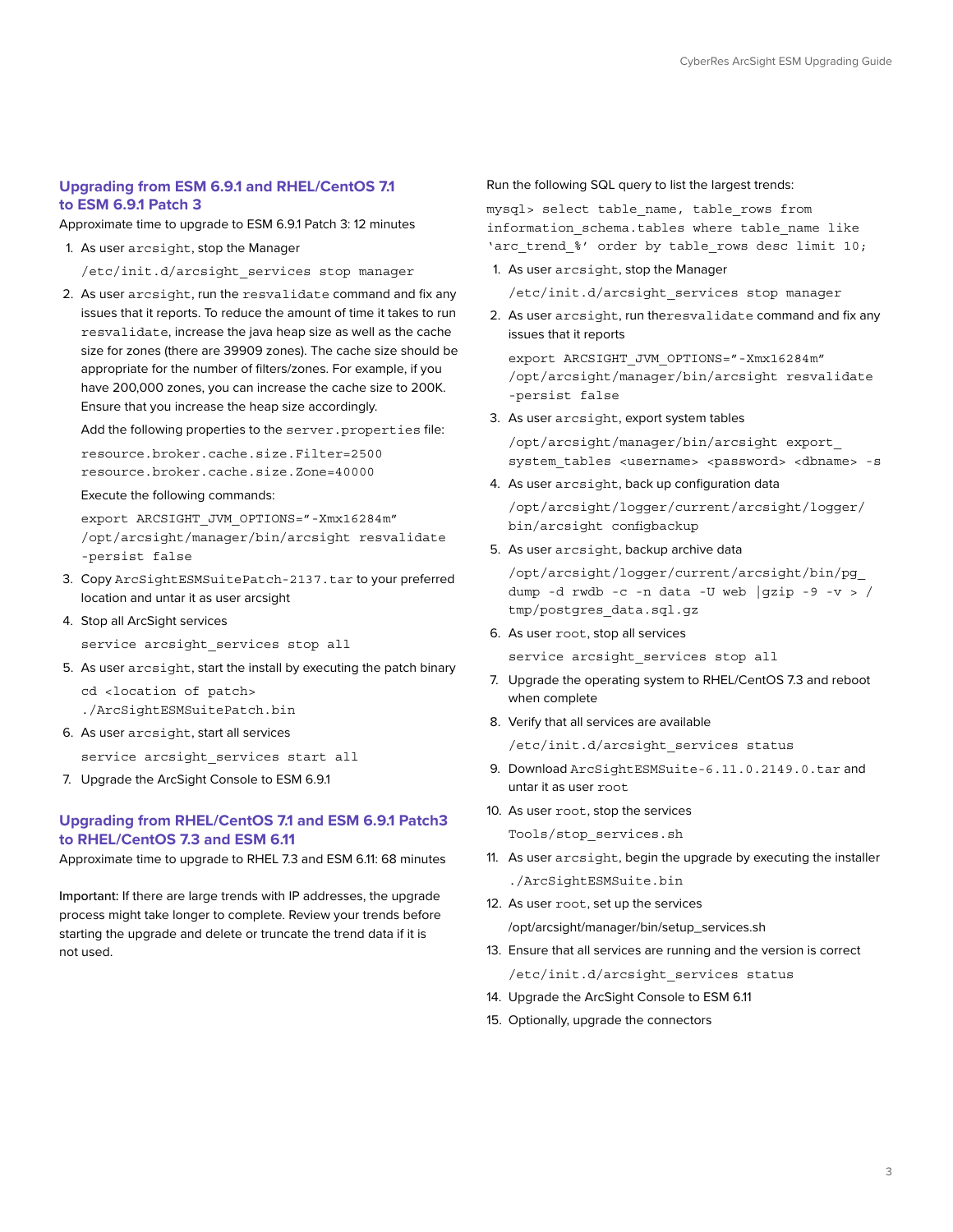#### **Upgrading from ESM 6.11 to ESM 6.11 Patch 3**

Approximate time to upgrade to ESM 6.11 Patch 3: 10 minutes

- 1. Download ArcSightESMSuitePatch-2260.tar and untar it as user arcsight.
- 2. As user arcsight, stop the services

service arcsight\_services stop all

- 3. As user arcsight, begin the upgrade by executing the installer ./ArcSightESMSuitePatch.bin
- 4. As user arcsight, start the services

service arcsight services start all

5. Upgrade the ArcSight Console to ESM 6.11.3

### **Upgrading from ESM 6.11 Patch 3 to RHEL/CentOS 7.4 and ESM 7.0 Patch 1**

Approximate time to upgrade to RHEL 7.4 and ESM 7.0 Patch 1: 63 minutes

1. As user arcsight, stop the Manager

/etc/init.d/arcsight\_services stop manager

 2. As user arcsight, run the resvalidate command and fix any issues that it reports

export ARCSIGHT\_JVM\_OPTIONS="-Xmx16284m" /opt/arcsight/manager/bin/arcsight resvalidate -persist false

3. As user arcsight, export system tables

/opt/arcsight/manager/bin/arcsight export\_ system tables <username> <password> <dbname> -s

4. As user arcsight, back up configuration data

/opt/arcsight/manager/bin/arcsight export\_ system tables <username> <password> <dbname> -s

5. As user arcsight, backup archive data

/opt/arcsight/logger/current/arcsight/bin/pg\_ dump -d rwdb -c -n data -U web  $|gzip -9 -v > /$ tmp/postgres\_data.sql.gz

6. As user root, stop all services

service arcsight services stop all

- 7. Upgrade the operating system to RHEL/CentOS 7.4 and reboot the system
- 8. Verify that all services are available

```
/etc/init.d/arcsight_services status
```
 9. Download ArcSightESMSuite-7.0.0.2234.1.tar and untar it as user root

- 10. As user root, stop the services Tools/stop\_services.sh
- 11. As user arcsight, install the binary and complete the upgrade ./ArcSightESMSuite.bin
- 12. As user root, set up the services

/opt/arcsight/manager/bin/setup\_services.sh

- 13. Ensure that all services are running and the version is correct /etc/init.d/arcsight\_services status
- 14. Upgrade the ArcSight Console to ESM 7.0.1
- 15. Optionally, upgrade the connectors

### **Upgrading from ESM 7.0 Patch 1 to RHEL/CentOS 7.7 and ESM 7.2**

Approximate time to upgrade to ESM 7.2: 1 hour

Note: This ESM upgrade includes an upgrade of MySQL from version 5.1.24 to version 5.7.21.

1. As user arcsight, stop the Manager

/etc/init.d/arcsight\_services stop manager

 2. As user arcsight, run the resvalidate command and fix any issues that it reports

export ARCSIGHT\_JVM\_OPTIONS="-Xmx16284m" /opt/arcsight/manager/bin/arcsight resvalidate -persist false

3. As user arcsight, export system tables

/opt/arcsight/manager/bin/arcsight export\_ system\_tables <username> <password> <dbname> -s

4. As user arcsight, back up configuration data

/opt/arcsight/logger/current/arcsight/logger/ bin/arcsight configbackup

5. As user arcsight, backup archive data

/opt/arcsight/logger/current/arcsight/bin/pg\_ dump -d rwdb -c -n data -U web |gzip -9 -v > / tmp/postgres\_data.sql.gz

6. As user root, stop all services

/opt/arcsight/services/init.d/arcsight\_services stop all

- 7. Upgrade the operating system to RHEL/CentOS 7.7 and reboot the system
- 8. Verify that all services are available

/etc/init.d/arcsight\_services status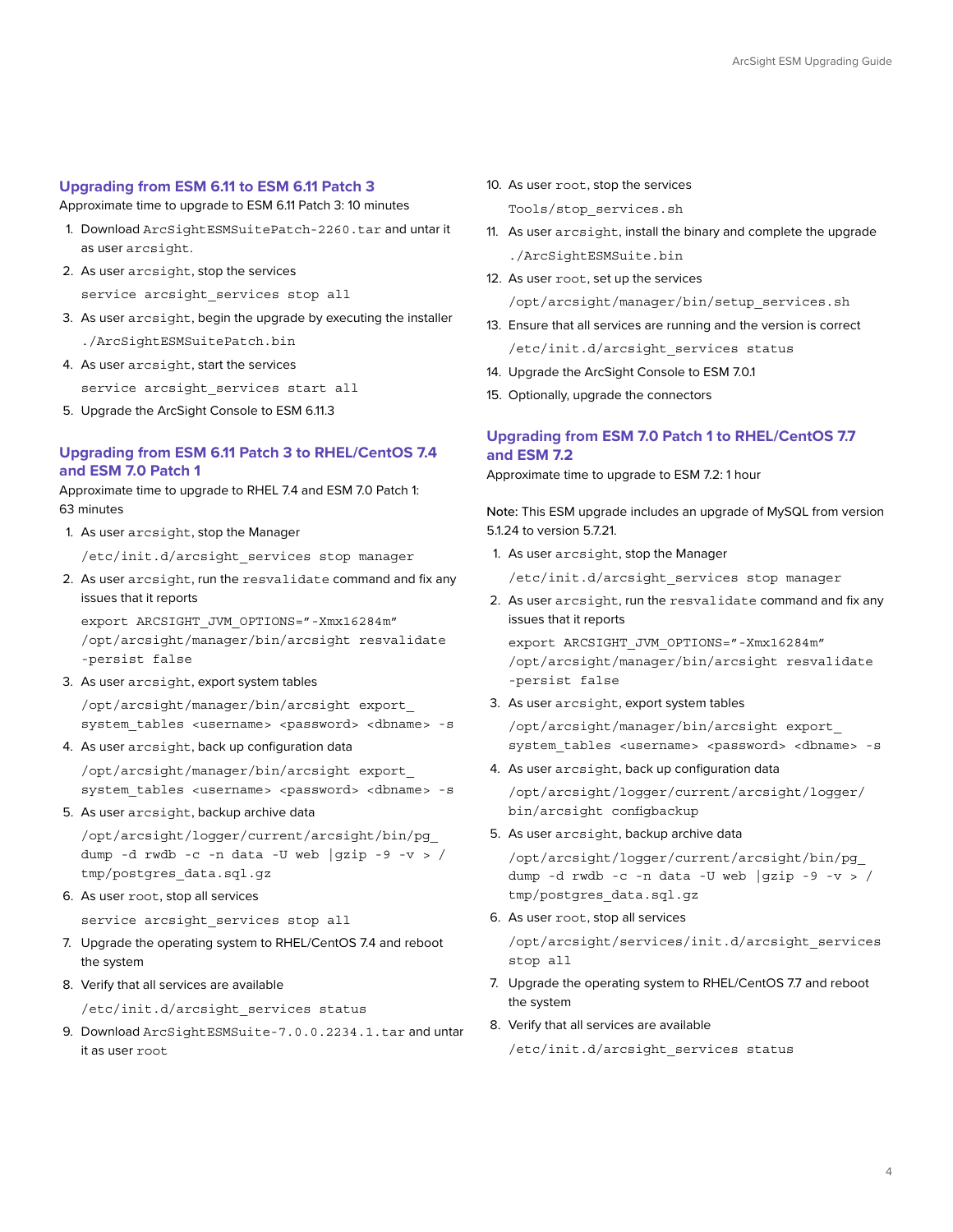- 9. Download ArcSightESMSuite-7.2.0.2420.0.tar and untar it as user arcsight
- 10. As user root, stop the services

Tools/stop\_services.sh

Note: You may need to kill the ArcSight processes if the services do not stop and you receive the message:

FAIL: timed out awaiting stop of execprocsvc service execprocsvc heartbeat "execproc": available

To kill a process

pkill –u arcsight

/etc/init.d/arcsight\_services stop all.

11. Specify a global event ID generator ID. As user arcsight, create the file /opt/arcsight/geid.txt and add the generator ID to the file. The generator ID is an integer between 0 and 16384 (0 and 16384 are not valid):

geid.generator.id=<Global\_Event\_ID\_Generator\_ID>

12. If your /opt/arcsight/logger/data/mysql/ibdata file size is larger than 200 GB, shrink the mysql database. If you do not shrink the ibdata file, the time to perform this upgrade will increase substantially.

```
cd /opt/arcsight/logger/current/arcsight/bin
./mysqldump --max_allowed_packet=512M --all-
databases –ignore-table=arcsight.arc_event 
--ignore-table=arcsight.events --socket=/opt/
arcsight/logger/current/runtime/mysql.sock -u 
arcsight -p > small_database.sql
```
As the arcsight user, import small\_database.sql to a test environment running a fresh install of ESM matching the production version

/opt/arcsight/manager/bin/arcsight import\_ system\_tables -uarcsight -parcsight arcsight <path to mysql tables.mysql>

On the test environment create a tar the /opt/arcsight/ logger/data/mysql directory

On the production environment, move the mysql directory to a new location in order to retain a backup copy. Then replace the old mysql directory with the small mysql tar file from the test environment.

mv /opt/arcsight/logger/data/mysql /opt/ arcsight/logger/data/mysql\_large /etc/init.d/arcsight\_services stop all.

Untar the mysql folder from the test environment

- 13. As user arcsight, install the binary and complete the upgrade ./ArcSightESMSuite.bin
- 14. As user root, set up the services. /opt/arcsight/manager/bin/setup\_services.sh
- 15. Ensure that all services are running and the version is correct /etc/init.d/arcsight\_services status
- 16. Upgrade the ArcSight Console to ESM 7.2
- 17. Upgrade ArcSight Connectors to latest versions. This is a *required* step.

#### **Upgrading from ESM 7.2 to ESM 7.4**

Approximate time to upgrade to ESM 7.4: 40 minutes

Note: When upgrading from ESM 7.2 to ESM 7.4, a tool runs in the background to update the case history to support new functionality in ArcSight Fusion. Please wait for the task to complete before you restart the services. To determine the status, check /opt/ arcsight/var/logs/misc/casehistorybuilder.log. It is OK to set up the services before the task is complete.

Note: This ESM upgrade includes an upgrade of PostgreSQL from version 8.3 to version 11.4.

1. As user arcsight, stop the Manager

/etc/init.d/arcsight\_services stop manager

- 2. As user arcsight, run the resvalidate command and fix any issues that it reports export ARCSIGHT\_JVM\_OPTIONS="-Xmx16284m" /opt/arcsight/manager/bin/arcsight resvalidate -persist false
- 3. As user arcsight, export system tables

/opt/arcsight/manager/bin/arcsight export\_ system tables <username> <password> <dbname> -s

- 4. As user arcsight, back up configuration data /opt/arcsight/logger/current/arcsight/logger/ bin/arcsight configbackup
- 5. As user arcsight, backup archive data /opt/arcsight/logger/current/arcsight/bin/pg\_ dump -d rwdb -c -n data -U web  $|$ gzip -9 -v > / tmp/postgres\_data.sql.gz
- 6. As user root, start the Manager

service arcsight\_services start manager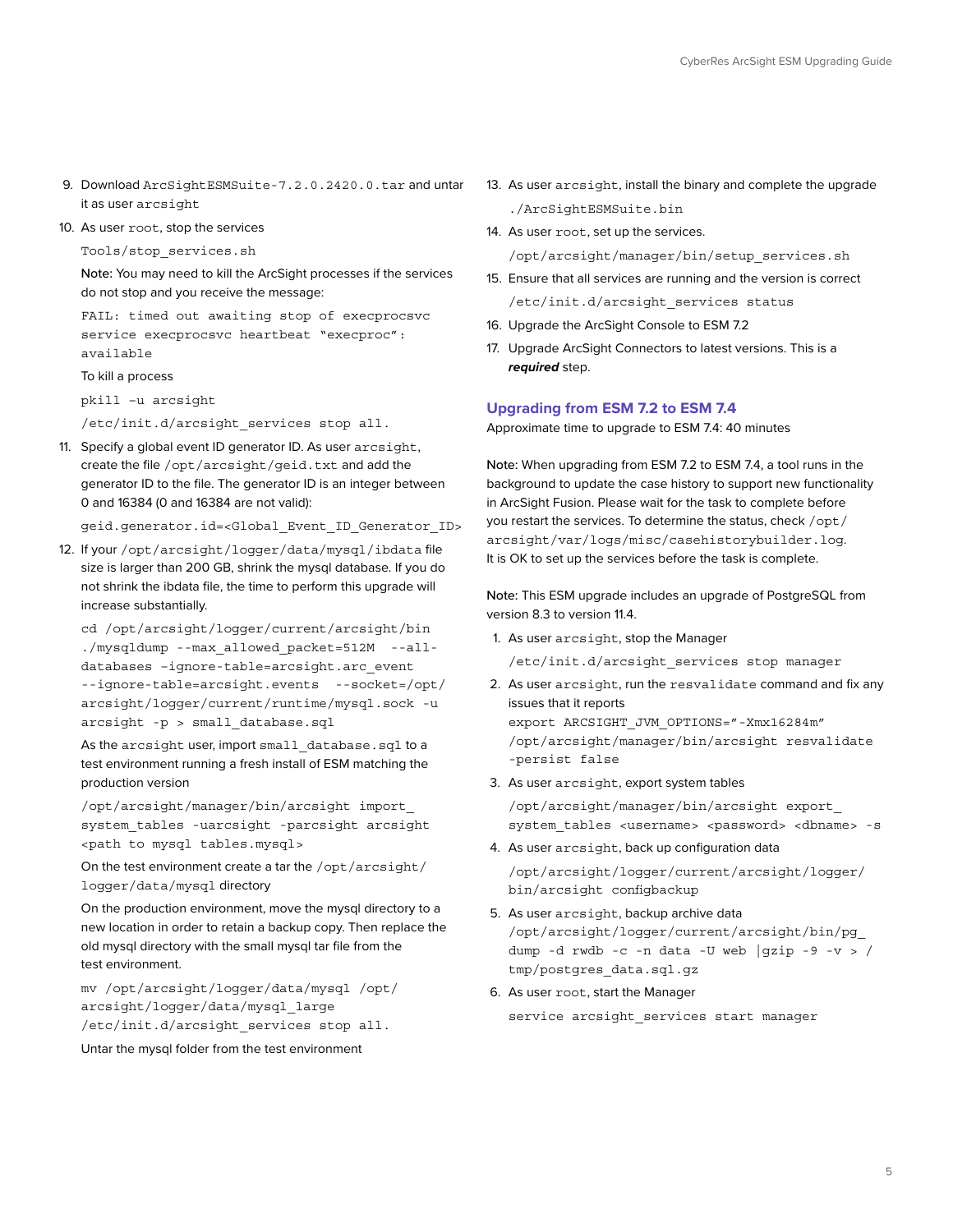- 7. Download ArcSightESMSuite-7.4.0.2463.0.tar and untar it as user arcsight
- 8. As user root, stop the services

Tools/stop\_services.sh

 9. As user arcsight, install the binary and complete the upgrade ./ArcSightESMSuite.bin

If you receive the following message, install the latest tzdata rpm as user root:

Pre-Install check failed: A timezone version 2020a or later rpm for your operating system must be installed to update timezone info for all ESM components. Please exit the installer, install the latest OS timezone update and return to update timezone for all ESM components.

If you receive the following message run chown –R arcsight: arcsight /opt/arcsight/ to resolve the error:

A previous installation was detected but is not upgradable:

While checking eligibility for upgrade, the following error was found:

Please ensure all files under /opt/arcsight are owned by user arcsight.

18 files were found not owned by arcsight. See the list in

/opt/arcsight/upgradelogs/nonArcSightFiles.txt

10. As user root, set up the services.

/opt/arcsight/manager/bin/setup\_services.sh

- 11. Ensure that all services are running and the version is correct /etc/init.d/arcsight\_services status
- 12. Upgrade the ArcSight Console to ESM 7.4
- 13. Optionally, upgrade the connectors

#### **Upgrading from ESM 7.4 to ESM 7.5**

Approximate time to upgrade to ESM 7.5: 42 minutes

- 1. As user arcsight, stop the Manager /etc/init.d/arcsight\_services stop manager
- 2. As user arcsight, run the resvalidate command and fix any issues that it reports export ARCSIGHT JVM OPTIONS="-Xmx16284m" /opt/arcsight/manager/bin/arcsight resvalidate -persist false
- 3. As user arcsight, export system tables

/opt/arcsight/manager/bin/arcsight export\_ system tables <username> <password> <dbname> -s

- 4. As user arcsight, back up configuration data /opt/arcsight/logger/current/arcsight/logger/ bin/arcsight configbackup
- 5. As user arcsight, backup archive data

/opt/arcsight/logger/current/arcsight/bin/pg\_ dump -d rwdb -c -n data -U web  $|gzip -9 -v > /$ tmp/postgres\_data.sql.gz

6. As user root, start the Manager

service arcsight services start manager

- 7. Download ArcSightESMSuite-7.5.0.2516.0.tar and untar it as user arcsight
- 8. As user root, stop the services

Tools/stop\_services.sh

- 9. As user arcsight, install the binary and complete the upgrade ./ArcSightESMSuite.bin
- 10. As user root, set up the services.

/opt/arcsight/manager/bin/setup\_services.sh

- 11. Ensure that all services are running and the version is correct /etc/init.d/arcsight\_services status
- 12. Upgrade the ArcSight Console to ESM 7.5
- 13. Optionally, upgrade the connectors